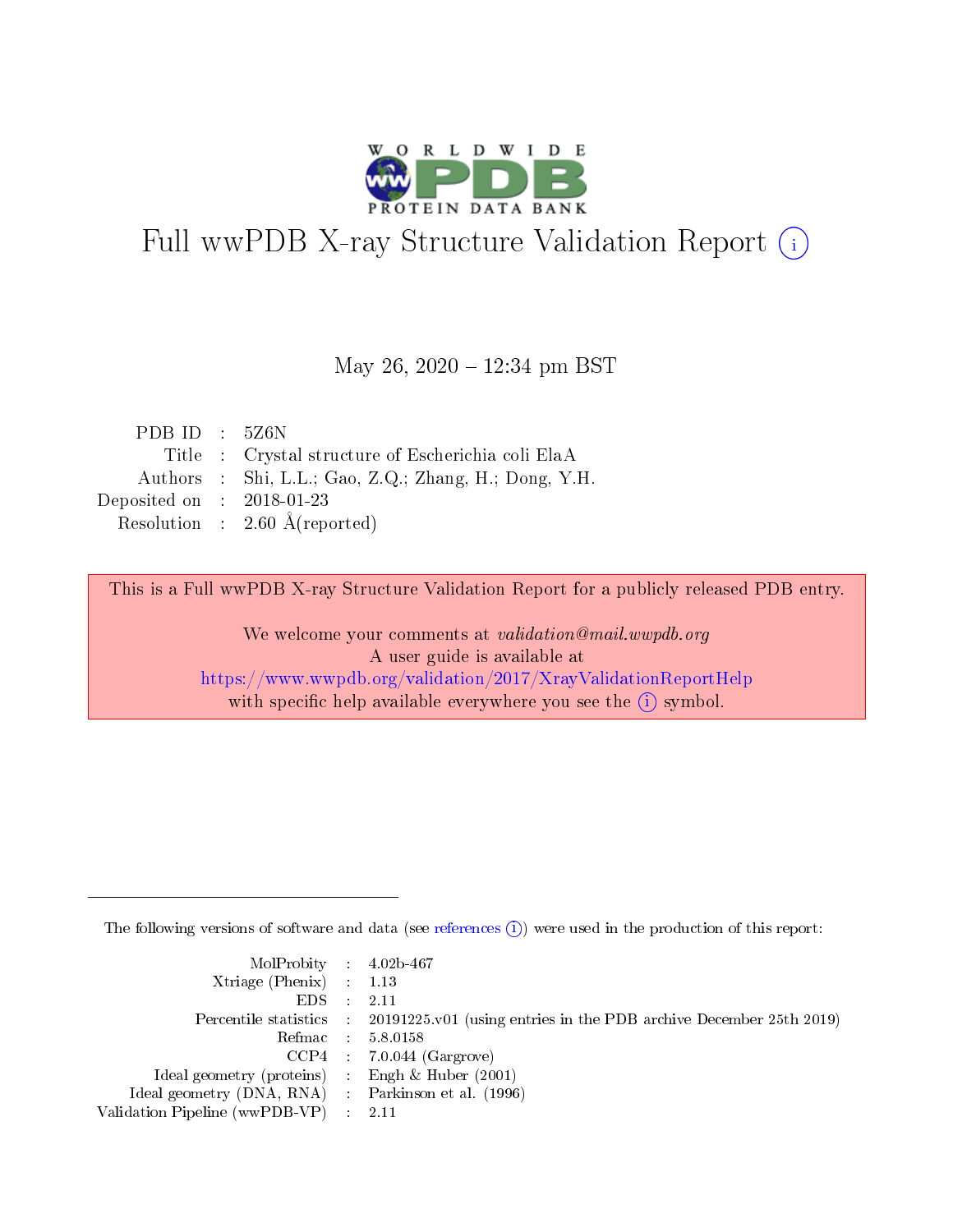# 1 [O](https://www.wwpdb.org/validation/2017/XrayValidationReportHelp#overall_quality)verall quality at a glance  $(i)$

The following experimental techniques were used to determine the structure: X-RAY DIFFRACTION

The reported resolution of this entry is  $2.60 \text{ Å}.$ 

Percentile scores (ranging between 0-100) for global validation metrics of the entry are shown in the following graphic. The table shows the number of entries on which the scores are based.



| Metric                | Whole archive<br>$(\#\text{Entries})$ | Similar resolution<br>$(\#\text{Entries},\,\text{resolution}\,\,\text{range}(\textup{\AA}))$ |  |
|-----------------------|---------------------------------------|----------------------------------------------------------------------------------------------|--|
| $R_{free}$            | 130704                                | $3163(2.60-2.60)$                                                                            |  |
| Clashscore            | 141614                                | $3518(2.60-2.60)$                                                                            |  |
| Ramachandran outliers | 138981                                | $3455(2.60-2.60)$                                                                            |  |
| Sidechain outliers    | 138945                                | $3455(2.60-2.60)$                                                                            |  |
| RSRZ outliers         | 127900                                | $3104(2.60-2.60)$                                                                            |  |

The table below summarises the geometric issues observed across the polymeric chains and their fit to the electron density. The red, orange, yellow and green segments on the lower bar indicate the fraction of residues that contain outliers for  $>=3, 2, 1$  and 0 types of geometric quality criteria respectively. A grey segment represents the fraction of residues that are not modelled. The numeric value for each fraction is indicated below the corresponding segment, with a dot representing fractions <=5% The upper red bar (where present) indicates the fraction of residues that have poor fit to the electron density. The numeric value is given above the bar.

| Mol | ${\rm Chain \mid Length}$ | Quality of chain |           |
|-----|---------------------------|------------------|-----------|
|     | 153                       | 7%<br>56%        | 37%<br>6% |
|     | 153                       | 6%<br>75%        | 22%       |

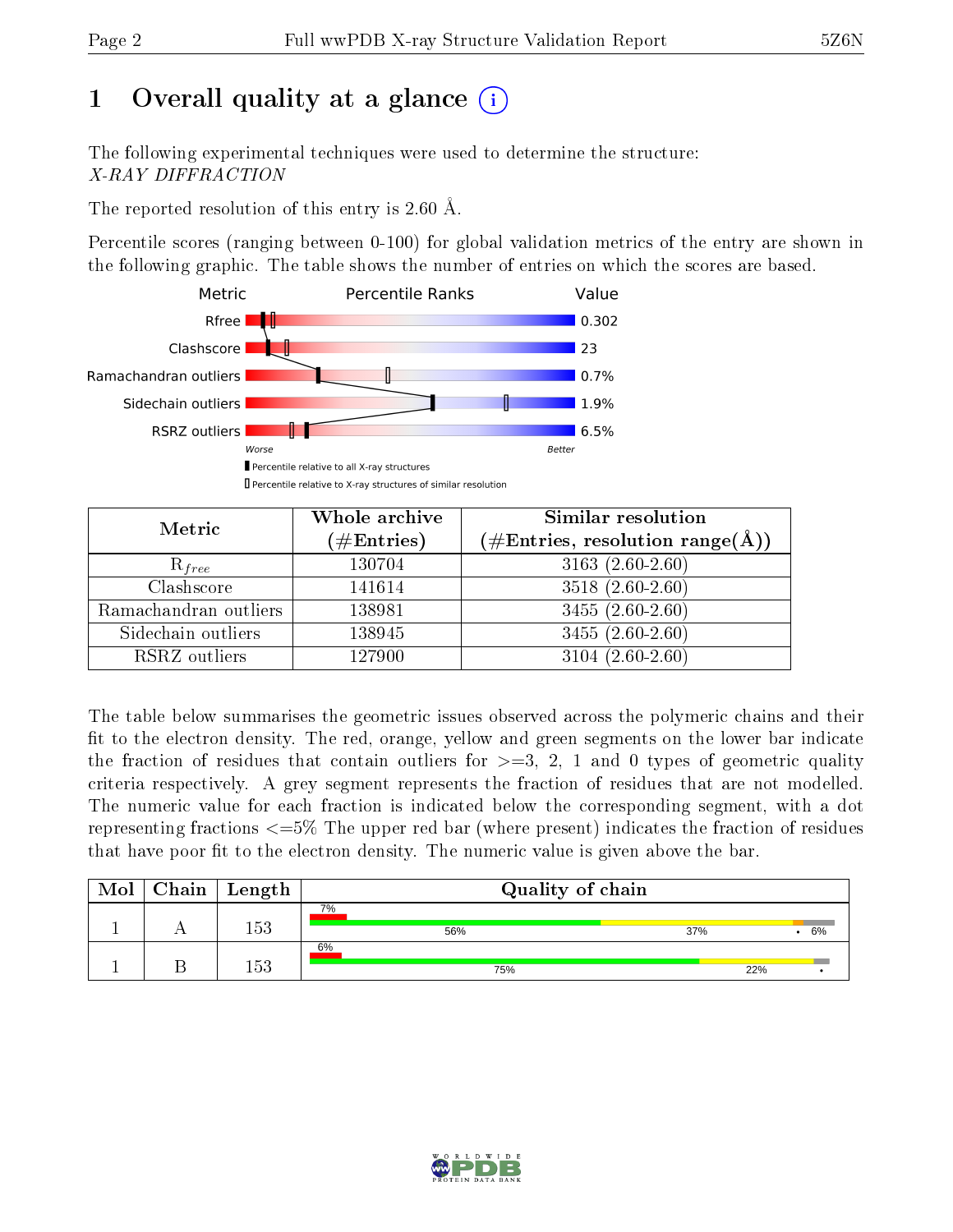# 2 Entry composition (i)

There are 2 unique types of molecules in this entry. The entry contains 2393 atoms, of which 0 are hydrogens and 0 are deuteriums.

In the tables below, the ZeroOcc column contains the number of atoms modelled with zero occupancy, the AltConf column contains the number of residues with at least one atom in alternate conformation and the Trace column contains the number of residues modelled with at most 2 atoms.

| Mol | Chain   Residues | Atoms              |  |             |  |  | $\rm ZeroOcc \mid AltConf \mid Trace$ |  |
|-----|------------------|--------------------|--|-------------|--|--|---------------------------------------|--|
|     | 144              | Total              |  |             |  |  |                                       |  |
|     |                  | 1161 740 198 218 5 |  |             |  |  |                                       |  |
|     |                  | Total C            |  |             |  |  |                                       |  |
|     | 148              | 1189.              |  | 753 202 228 |  |  |                                       |  |

Molecule 1 is a protein called Protein ElaA.

• Molecule 2 is water.

|  | $Mol$   Chain   Residues | Atoms                | ZeroOcc   AltConf |  |
|--|--------------------------|----------------------|-------------------|--|
|  | -18                      | Total O<br>18<br>-18 |                   |  |
|  | -25                      | Total O<br>25<br>25  |                   |  |

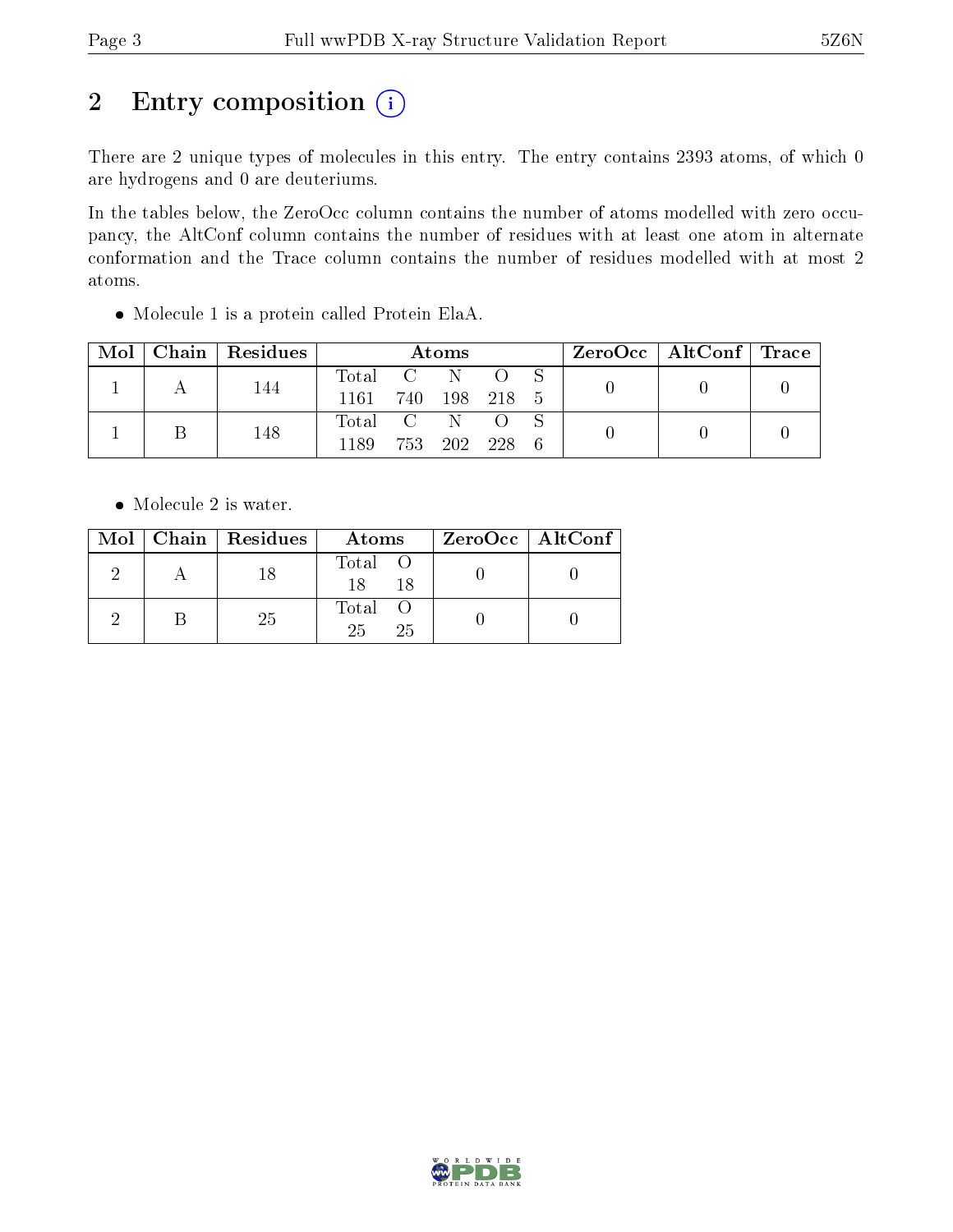# 3 Residue-property plots  $(i)$

These plots are drawn for all protein, RNA and DNA chains in the entry. The first graphic for a chain summarises the proportions of the various outlier classes displayed in the second graphic. The second graphic shows the sequence view annotated by issues in geometry and electron density. Residues are color-coded according to the number of geometric quality criteria for which they contain at least one outlier: green  $= 0$ , yellow  $= 1$ , orange  $= 2$  and red  $= 3$  or more. A red dot above a residue indicates a poor fit to the electron density (RSRZ  $> 2$ ). Stretches of 2 or more consecutive residues without any outlier are shown as a green connector. Residues present in the sample, but not in the model, are shown in grey.



• Molecule 1: Protein ElaA

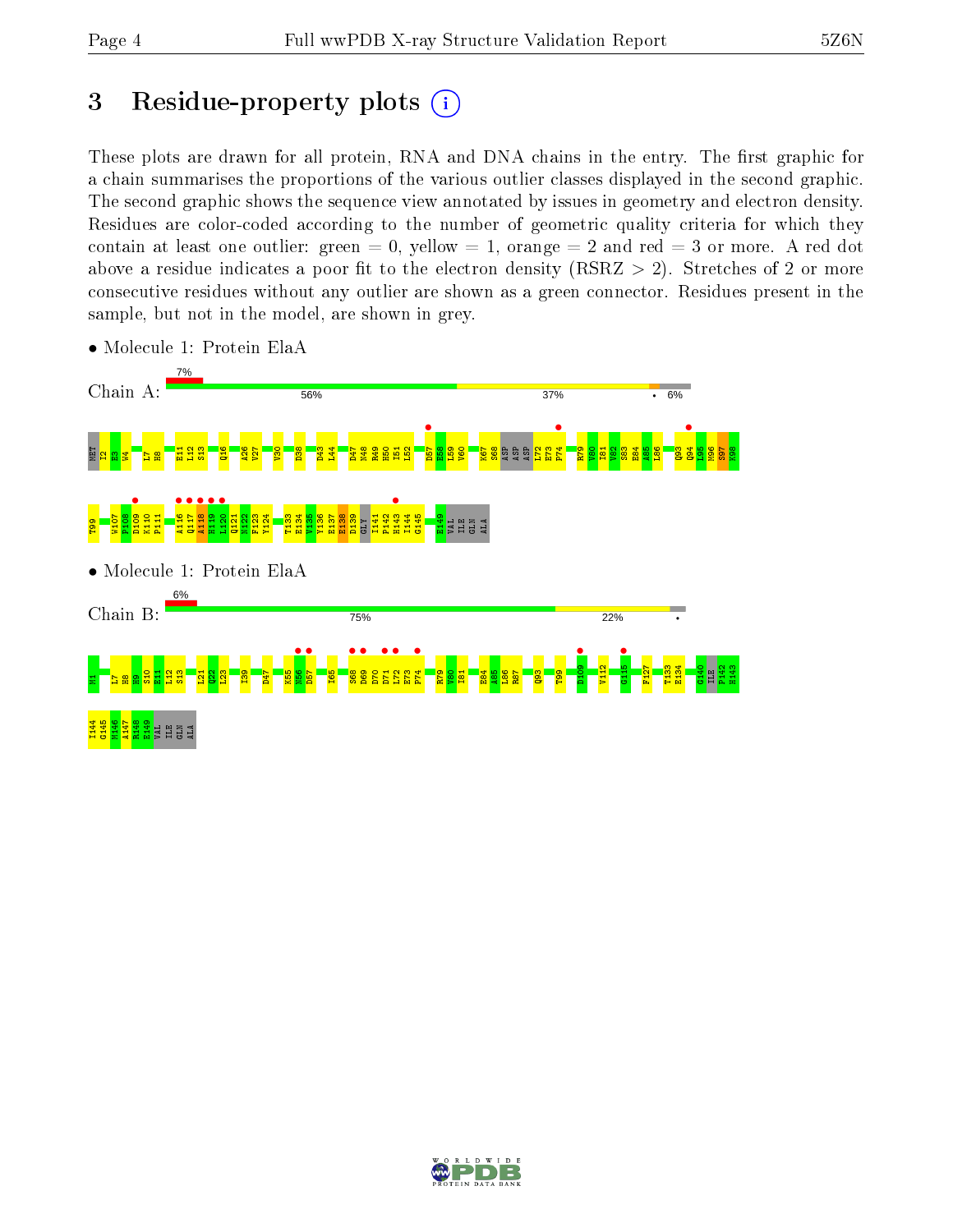# 4 Data and refinement statistics  $(i)$

| Property                                                             | Value                                                | Source     |
|----------------------------------------------------------------------|------------------------------------------------------|------------|
| Space group                                                          | P 1 21 1                                             | Depositor  |
| Cell constants                                                       | $40.91\text{\AA}$<br>84.65Å<br>$60.15\text{\AA}$     |            |
| a, b, c, $\alpha$ , $\beta$ , $\gamma$                               | $108.30^{\circ}$<br>$90.00^\circ$<br>$90.00^\circ$   | Depositor  |
| Resolution $(A)$                                                     | 30.05<br>$-2.60$                                     | Depositor  |
|                                                                      | 30.05<br>$-2.60$                                     | <b>EDS</b> |
| % Data completeness                                                  | $93.9(30.05-2.60)$                                   | Depositor  |
| (in resolution range)                                                | $93.9(30.05-2.60)$                                   | <b>EDS</b> |
| $\mathrm{R}_{merge}$                                                 | 0.08                                                 | Depositor  |
| $\mathrm{R}_{sym}$                                                   | (Not available)                                      | Depositor  |
| $\langle I/\sigma(I) \rangle$ <sup>1</sup>                           | 7.13 (at $2.61\text{\AA}$ )                          | Xtriage    |
| Refinement program                                                   | $\overline{\mathrm{PHENIX}\ (1.10.1\_{2}155:}\ ???)$ | Depositor  |
|                                                                      | $0.278$ , $0.\overline{304}$                         | Depositor  |
| $R, R_{free}$                                                        | 0.292<br>0.302<br>$\ddot{\phantom{a}}$               | DCC        |
| $\mathcal{R}_{free}$ test set                                        | 582 reflections $(5.03\%)$                           | wwPDB-VP   |
| Wilson B-factor $(A^2)$                                              | 33.3                                                 | Xtriage    |
| Anisotropy                                                           | 0.290                                                | Xtriage    |
| Bulk solvent $k_{sol}(e/\mathring{A}^3)$ , $B_{sol}(\mathring{A}^2)$ | 0.31, 39.9                                           | <b>EDS</b> |
| L-test for twinning <sup>2</sup>                                     | $< L >$ = 0.49, $< L2$ > = 0.33                      | Xtriage    |
| Estimated twinning fraction                                          | $0.016$ for $h, -k, -h-1$                            | Xtriage    |
| $F_o, F_c$ correlation                                               | 0.83                                                 | <b>EDS</b> |
| Total number of atoms                                                | 2393                                                 | wwPDB-VP   |
| Average B, all atoms $(A^2)$                                         | 39.0                                                 | wwPDB-VP   |

Xtriage's analysis on translational NCS is as follows: The largest off-origin peak in the Patterson function is  $11.58\%$  of the height of the origin peak. No significant pseudotranslation is detected.

<sup>&</sup>lt;sup>2</sup>Theoretical values of  $\langle |L| \rangle$ ,  $\langle L^2 \rangle$  for acentric reflections are 0.5, 0.333 respectively for untwinned datasets, and 0.375, 0.2 for perfectly twinned datasets.



<span id="page-4-1"></span><span id="page-4-0"></span><sup>1</sup> Intensities estimated from amplitudes.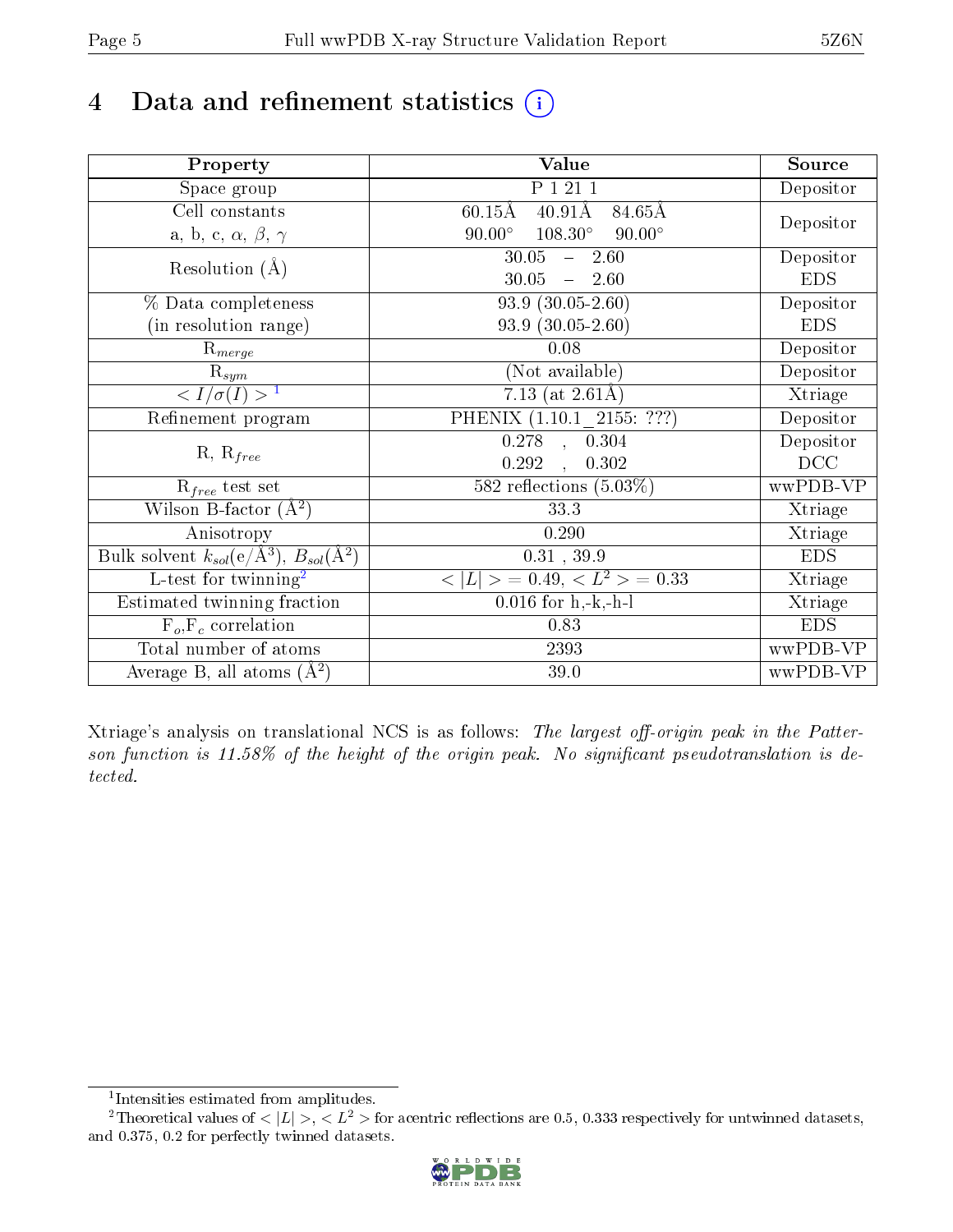# 5 Model quality  $(i)$

# 5.1 Standard geometry  $(i)$

The Z score for a bond length (or angle) is the number of standard deviations the observed value is removed from the expected value. A bond length (or angle) with  $|Z| > 5$  is considered an outlier worth inspection. RMSZ is the root-mean-square of all Z scores of the bond lengths (or angles).

| Mol          | Chain |      | Bond lengths                 | Bond angles |             |
|--------------|-------|------|------------------------------|-------------|-------------|
|              |       | RMSZ | $\vert \# \vert Z \vert > 5$ | RMSZ        | # $ Z  > 5$ |
| $\mathbf{1}$ |       | 0.48 | 0/1187                       | 0.72        | 0/1611      |
|              | В     | 0.38 | 0/1216                       | 0.63        | 0/1650      |
| AH           | Αll   | 0.43 | /2403                        | 0.67        | 0/3261      |

There are no bond length outliers.

There are no bond angle outliers.

There are no chirality outliers.

There are no planarity outliers.

# 5.2 Too-close contacts  $(i)$

In the following table, the Non-H and H(model) columns list the number of non-hydrogen atoms and hydrogen atoms in the chain respectively. The H(added) column lists the number of hydrogen atoms added and optimized by MolProbity. The Clashes column lists the number of clashes within the asymmetric unit, whereas Symm-Clashes lists symmetry related clashes.

|  |      |      |     | Mol   Chain   Non-H   H(model)   H(added)   Clashes   Symm-Clashes |
|--|------|------|-----|--------------------------------------------------------------------|
|  | 1161 | 1125 |     |                                                                    |
|  | 1189 | 1143 | 28  |                                                                    |
|  |      |      |     |                                                                    |
|  | 25   |      |     |                                                                    |
|  | 2393 | 2268 | 107 |                                                                    |

The all-atom clashscore is defined as the number of clashes found per 1000 atoms (including hydrogen atoms). The all-atom clashscore for this structure is 23.

All (107) close contacts within the same asymmetric unit are listed below, sorted by their clash magnitude.

| Atom-1                   | Atom-2                                     | Interatomic<br>distance $(A)$ | <b>Clash</b><br>overlap (A) |
|--------------------------|--------------------------------------------|-------------------------------|-----------------------------|
| $1: A: 117: GLN \cdot O$ | $1 \cdot A \cdot 144 \cdot H \cdot H G$ 22 | ' 39                          |                             |

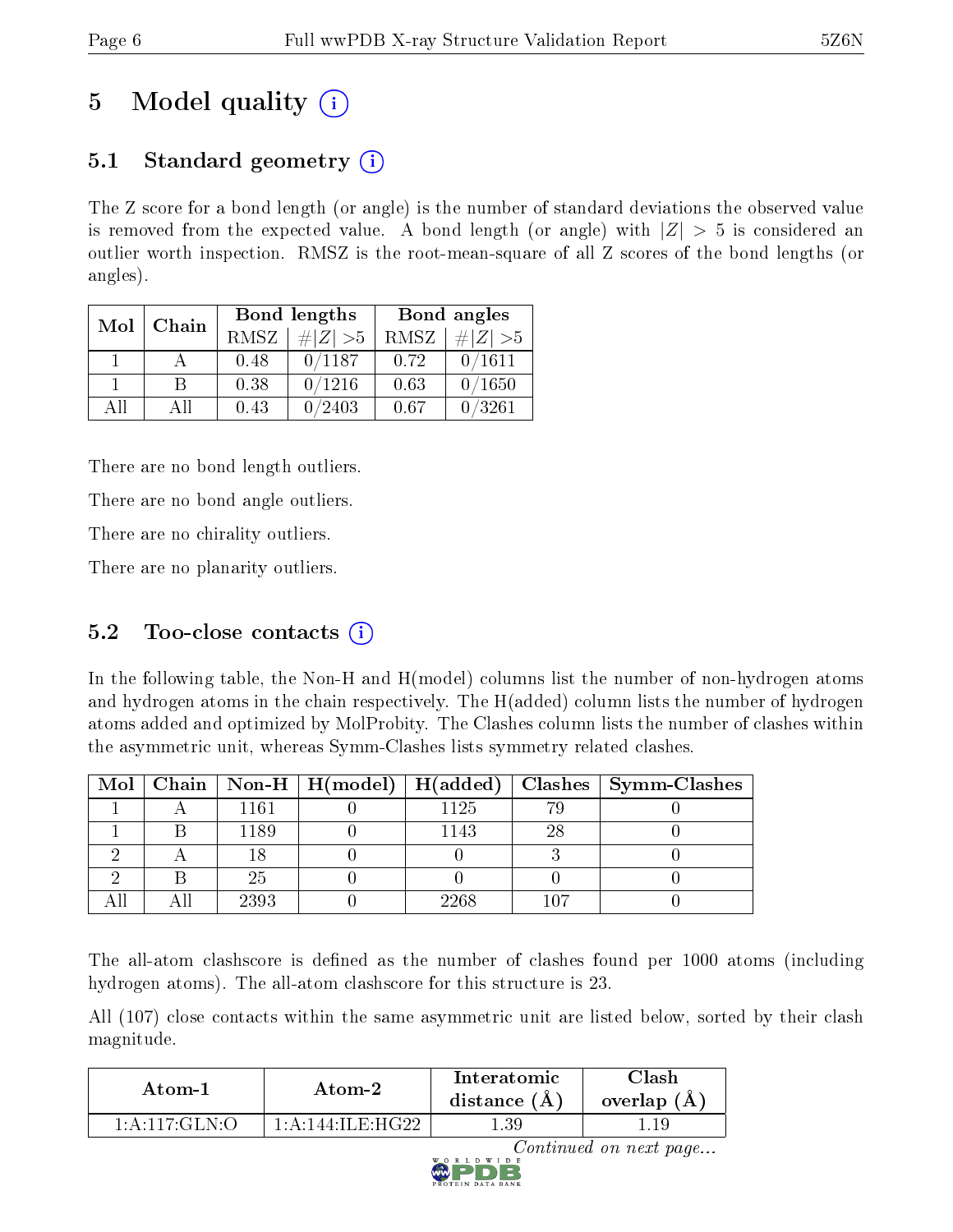| Continuea from pretious page       |                            | Interatomic    | Clash         |
|------------------------------------|----------------------------|----------------|---------------|
| Atom-1                             | Atom-2                     | distance $(A)$ | overlap $(A)$ |
| 1:B:68:SER:HB2                     | 1:B:69:ASP:HA              | 1.32           | 1.07          |
| 1:A:138:GLU:O                      | 1: A:141: ILE: HG21        | 1.60           | 1.01          |
| 1:A:8:HIS:HB2                      | 1:A:49:ARG:NH1             | 1.76           | 0.99          |
| 1:B:68:SER:HA                      | 1:B:70:ASP:H               | 1.24           | 0.98          |
| 1:A:117:GLN:HA                     | 1:A:143:HIS:HA             | 1.54           | 0.90          |
| 1:A:47:ASP:HB2                     | 1: A:67: LYS: HD2          | 1.57           | 0.85          |
| $1:A:\overline{8:HIS:HA}$          | 1:A:49:ARG:HG2             | 1.58           | 0.85          |
| 1: A: 138: GLU:O                   | 1: A:141: ILE: CG2         | 2.25           | 0.83          |
| 1:A:141:ILE:N                      | 1:A:142:PRO:HD3            | 1.97           | 0.80          |
| 1:A:67:LYS:HG2                     | 1: A:68:SER:H              | 1.48           | 0.79          |
| 1:A:116:ALA:O                      | 1: A:143:HIS:CD2           | 2.36           | 0.78          |
| 1:B:68:SER:HB2                     | 1: B:69: ASP:CA            | 2.14           | 0.76          |
| 1:A:67:LYS:HZ2                     | 1:A:107:TRP:HE1            | 1.30           | 0.76          |
| 1:B:71:ASP:OD1                     | 1:B:72:LEU:N               | 2.19           | 0.73          |
| 1: A:67: LYS:NZ                    | 1:A:107:TRP:HE1            | 1.87           | 0.72          |
| 1:A:143:HIS:ND1                    | 1:A:144:ILE:N              | 2.38           | 0.72          |
| 1:A:38:ASP:OD1                     | 1:A:79:ARG:NH2             | 2.24           | 0.70          |
| 1:B:68:SER:HA                      | 1:B:70:ASP:N               | 2.04           | 0.68          |
| 1:A:67:LYS:HG2                     | 1: A:68:SER:N              | 2.08           | 0.67          |
| 1: A:13: SER:H                     | 1: A:16: GLN: HE21         | 1.44           | 0.65          |
| 1:A:118:ALA:O                      | 1: A:121: GLN:HB2          | 1.97           | 0.64          |
| 1: A:16: GLN: NE2                  | 2:A:202:HOH:O              | 2.30           | 0.64          |
| 1: A:110: LYS: HG3                 | 1: A: 111: PRO: HD2        | 1.80           | 0.63          |
| $1:A:2:\overline{\text{ILE}:CG2}$  | 1:A:4:TRP:NE1              | 2.61           | 0.63          |
| 1: A: 133: THR: HG21               | 1: A: 136: TYR: HE1        | 1.64           | 0.62          |
| 1:A:60:VAL:HG23                    | 1: A:83: SER:OG            | 1.98           | 0.62          |
| 1:A:133:THR:HB                     | 1:A:145:GLY:H              | 1.65           | 0.62          |
| 1: A:52:LEU:HD12                   | 1: A:59: LEU: HD11         | 1.82           | 0.61          |
| $1: A:143:H\overline{IS:CG}$       | $1:A:144:ILE:\overline{N}$ | 2.68           | 0.61          |
| 1: A:13: SER:H                     | 1: A:16: GLN: NE2          | 2.00           | 0.59          |
| 1: A:8: HIS: HB2                   | 1: A:49: ARG: CZ           | 2.32           | 0.59          |
| 1:A:2:ILE:HG22                     | 1:A:4:TRP:NE1              | 2.18           | 0.59          |
| 1:A:43:ASP:HB2                     | 1: A:44: LEU:HD12          | 1.84           | 0.58          |
| 1: A:93: GLN: HG3                  | 1:A:94:GLN:HG3             | 1.84           | 0.58          |
| 1:B:8:HIS:HD2                      | 1:B:10:SER:H               | 1.50           | 0.58          |
| $1:A:2:\overline{\text{ILE:HG22}}$ | 1:A:2:ILE:O                | 2.05           | 0.56          |
| 1: A:8: HIS: CA                    | 1:A:49:ARG:HG2             | 2.32           | 0.55          |
| $1:A:141:\overline{\text{ILE:N}}$  | 1:A:142:PRO:CD             | 2.69           | 0.55          |
| 1: A:8: HIS:H                      | 1:A:49:ARG:NH1             | 2.05           | 0.54          |
| 1:A:8:HIS:H                        | 1:A:49:ARG:HH11            | 1.54           | 0.54          |
| 1:B:71:ASP:HB3                     | 1:B:73:GLU:OE1             | 2.07           | 0.54          |

Continued from previous page.

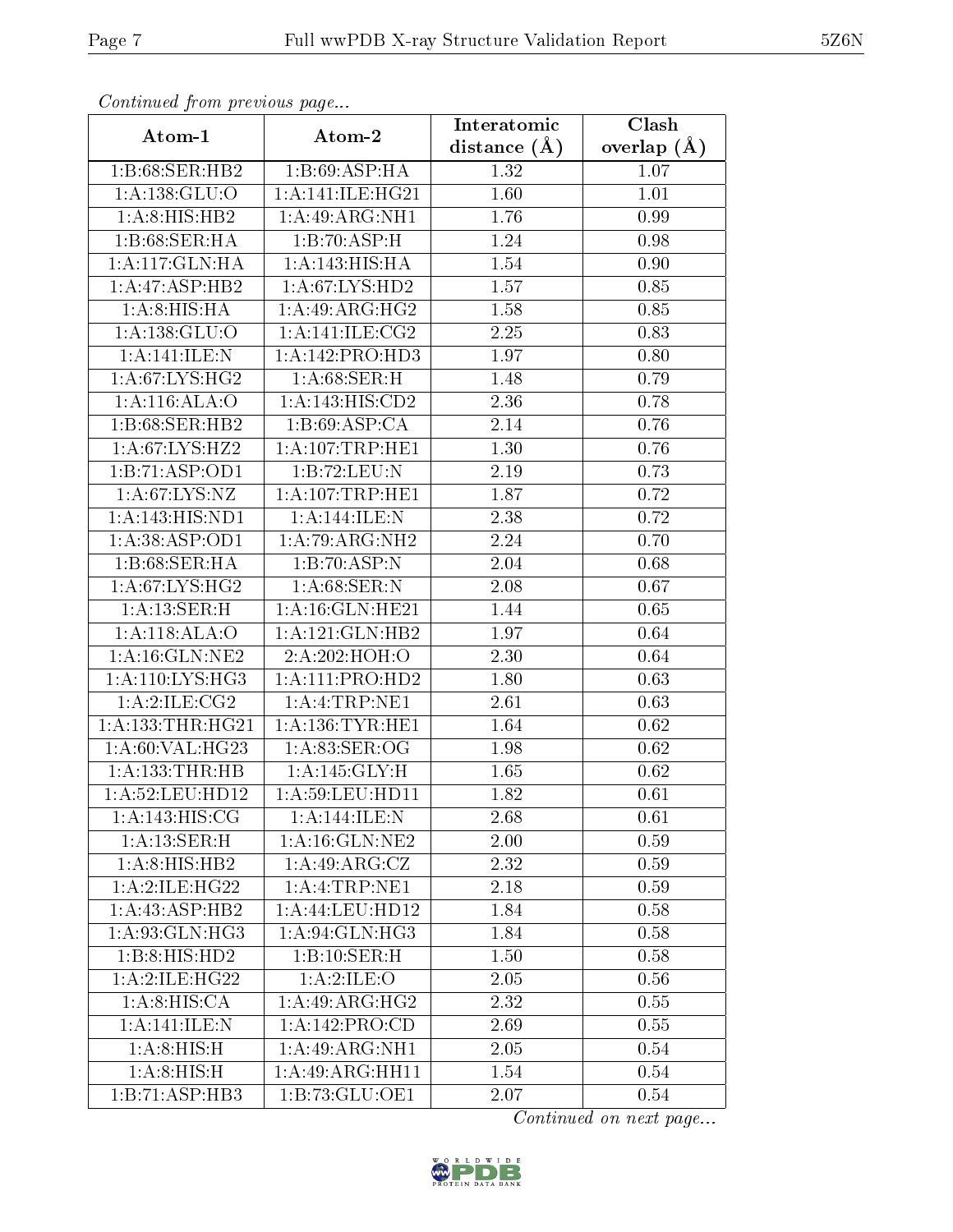| Continuea from pretious page |                                     | Interatomic    | Clash             |
|------------------------------|-------------------------------------|----------------|-------------------|
| Atom-1                       | Atom-2                              | distance $(A)$ | overlap $(A)$     |
| 1:B:72:LEU:HD22              | 1:B:72:LEU:O                        | 2.07           | 0.54              |
| 1:A:72:LEU:CD2               | 1:A:73:GLU:OE2                      | 2.56           | 0.54              |
| 1: A:143:HIS:CG              | 1:A:144:ILE:H                       | 2.26           | 0.54              |
| 1:A:47:ASP:CB                | 1: A:67: LYS: HD2                   | 2.36           | 0.53              |
| 1:A:8:HIS:N                  | 1:A:49:ARG:HH11                     | 2.07           | 0.52              |
| 1:A:7:LEU:HB3                | 1:A:11:GLU:HB2                      | 1.91           | 0.52              |
| 1:B.8: HIS: HE1              | 1:B:47:ASP:HA                       | 1.73           | 0.52              |
| 1: B:68: SER:CA              | 1:B:70:ASP:H                        | 2.10           | 0.52              |
| 1:A:8:HIS:CB                 | 1:A:49:ARG:NH1                      | 2.61           | $\overline{0.52}$ |
| 1: B: 93: GLN: HA            | 1:B:127:PHE:HZ                      | 1.75           | 0.51              |
| 1:B:68:SER:CB                | 1:B:69:ASP:HA                       | 2.18           | 0.51              |
| 1: A: 138: GLU: OE1          | 1:A:143:HIS:CD2                     | 2.64           | 0.51              |
| 1: A: 133: THR: HG22         | 1:A:134:GLU:O                       | 2.11           | 0.51              |
| 1:B:133:THR:HB               | 1:B:145:GLY:H                       | 1.75           | 0.51              |
| 1:A:8:HB:HB2                 | 1:A:49:ARG:HH12                     | 1.68           | 0.51              |
| 1:A:47:ASP:OD2               | 1:A:67:LYS:HE2                      | 2.11           | 0.50              |
| 1:A:72:LEU:HD21              | 1:A:73:GLU:OE2                      | 2.12           | 0.50              |
| 1:B:21:LEU:HD22              | 1:B:39:ILE:HG12                     | 1.94           | 0.49              |
| 1: A: 12: LEU: HD11          | 1: A:50: HIS: CD2                   | 2.48           | 0.48              |
| 1:A:138:GLU:C                | 1:A:141:ILE:HG21                    | 2.31           | 0.48              |
| 1:A:26:ALA:HA                | 1: A:30: VAL:HG12                   | 1.96           | 0.48              |
| 1: A:27: VAL:HG21            | 1:A:81:ILE:HG23                     | 1.95           | 0.48              |
| 1:B:71:ASP:OD2               | 1:B:73:GLU:OE2                      | 2.32           | 0.48              |
| 1:A:48:ASN:OD1               | 1: A:67:LYS:N                       | 2.46           | 0.48              |
| 1:A:2:ILE:HG22               | 1:A:4:TRP:CD1                       | 2.49           | 0.48              |
| 1:B:55:LYS:HD2               | 1:B:86:LEU:HD21                     | 1.96           | 0.47              |
| 1:B:73:GLU:HB3               | 1:B:74:PRO:HD2                      | 1.96           | 0.47              |
| 1: A:96:MET:HE1              | $1:A:123:PHE:\overline{\text{CE2}}$ | 2.50           | 0.47              |
| 1: A:96:MET:HE1              | 1:A:123:PHE:HE2                     | 1.79           | 0.46              |
| 1:A:74:PRO:HB3               | 1: A: 111: PRO:HG2                  | 1.96           | 0.46              |
| 1:A:137:GLU:HA               | 1: A:141:ILE:O                      | 2.15           | 0.46              |
| 1:B:71:ASP:HB3               | 1:B:73:GLU:CD                       | 2.36           | 0.46              |
| 1:B:8:HIS:CD2                | 1:B:10:SER:H                        | 2.31           | 0.46              |
| 1:B:133:THR:HG22             | 1: B: 134: GLU: O                   | 2.15           | 0.46              |
| 1: A:2: ILE: CG2             | 1:A:1:TRP:HE1                       | 2.28           | 0.45              |
| 1:B:133:THR:O                | 1:B:144:ILE:HD11                    | 2.16           | 0.45              |
| 1:B:84:GLU:HA                | 1: B:87: ARG:CD                     | 2.46           | 0.45              |
| 1:A:84:GLU:O                 | 2:A:201:HOH:O                       | 2.21           | 0.45              |
| 1: A:96:MET:HB2              | 1: A:96:MET:HE2                     | 1.65           | 0.45              |
| 1: A: 13: SER: OG            | 1: A:16: GLN: HG3                   | 2.17           | 0.45              |
| 1:B:65:ILE:HD11              | 1: B:99: THR: HG23                  | 1.98           | 0.45              |

Continued from previous page.

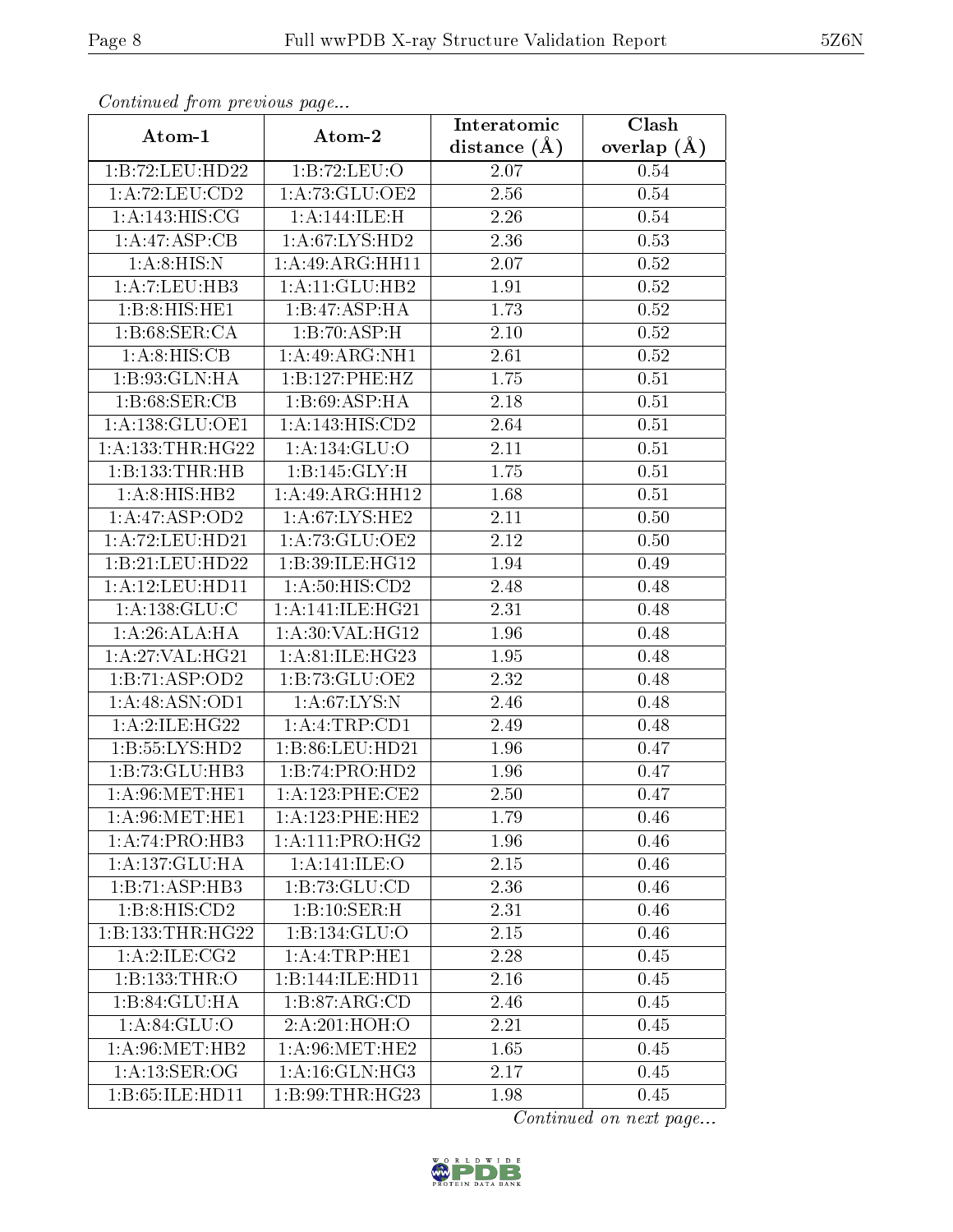|                              |                                    | Interatomic    | Clash           |  |
|------------------------------|------------------------------------|----------------|-----------------|--|
| Atom-1                       | Atom-2                             | distance $(A)$ | overlap $(\AA)$ |  |
| 1: A:96: MET:SD              | 1: A: 124: TYR: HE1                | 2.40           | 0.44            |  |
| 1:B:23:LEU:HD11              | 1:B:81:ILE:HG21                    | 1.99           | 0.44            |  |
| 1: A:49: ARG: NE             | 2:A:205:HOH:O                      | 2.50           | 0.44            |  |
| 1: A:96: MET:HA              | 1: A:99:THR:HB                     | 1.98           | 0.44            |  |
| 1:B:69:ASP:O                 | 1:B:70:ASP:C                       | 2.55           | 0.44            |  |
| 1:B:7:LEU:HDI2               | 1:B:12:LEU:HD23                    | 1.99           | 0.44            |  |
| 1: A:60: VAL: HG21           | 1: A:86: LEU: HG                   | 1.98           | 0.44            |  |
| $1:A:117:GLN:H\overline{B3}$ | 1:A:142:PRO:O                      | 2.18           | 0.43            |  |
| 1: A:143: HIS:O              | 1:A:144:ILE:HB                     | 2.18           | 0.43            |  |
| 1: A: 139: ASP:HA            | 1: A:141: ILE: HD13                | 2.00           | 0.43            |  |
| 1:B:79:ARG:O                 | 1:B:81:ILE:HG13                    | 2.18           | 0.43            |  |
| 1: A: 73: GLU: HB3           | 1:A:74:PRO:HD2                     | 2.00           | 0.42            |  |
| 1: A:67: LYS: CG             | 1: A:68:SER:N                      | 2.81           | 0.42            |  |
| 1:A:79:ARG:O                 | 1:A:81:IE:HG13                     | 2.19           | 0.42            |  |
| 1: A:94: GLN:O               | 1: A:97: SER:HB3                   | 2.20           | 0.42            |  |
| 1: A:51: ILE: HD13           | 1: A:99:THR:HA                     | 2.01           | 0.42            |  |
| 1: A: 138: GLU:O             | 1:A:141:ILE:CB                     | 2.67           | 0.42            |  |
| 1: A:13: SER:HB3             | 1:A:16:GLN:HE21                    | 1.85           | 0.41            |  |
| 1:A:117:GLN:CB               | 1:A:142:PRO:O                      | 2.67           | 0.41            |  |
| 1: A:117: GLN:O              | 1:A:144:ILE:CG2                    | 2.34           | 0.41            |  |
| 1:B:112:VAL:O                | $1:B:147:\overline{\text{ALA:HA}}$ | 2.20           | 0.41            |  |
| 1:A:8:HIS:N                  | 1:A:49:ARG:NH1                     | 2.66           | 0.40            |  |
| 1: A:67: LYS: CG             | 1: A:68:SER:H                      | 2.25           | 0.40            |  |
| 1:A:47:ASP:OD2               | 1: A:67:LYS:CE                     | 2.69           | 0.40            |  |

Continued from previous page...

There are no symmetry-related clashes.

### 5.3 Torsion angles (i)

#### 5.3.1 Protein backbone (i)

In the following table, the Percentiles column shows the percent Ramachandran outliers of the chain as a percentile score with respect to all X-ray entries followed by that with respect to entries of similar resolution.

The Analysed column shows the number of residues for which the backbone conformation was analysed, and the total number of residues.

| Mol   Chain | Analysed                                | Favoured   Allowed   Outliers   Percentiles |                |  |
|-------------|-----------------------------------------|---------------------------------------------|----------------|--|
|             | $138/153$ (90\%)   127 (92\%)   9 (6\%) |                                             | $2(1\%)$ 11 22 |  |

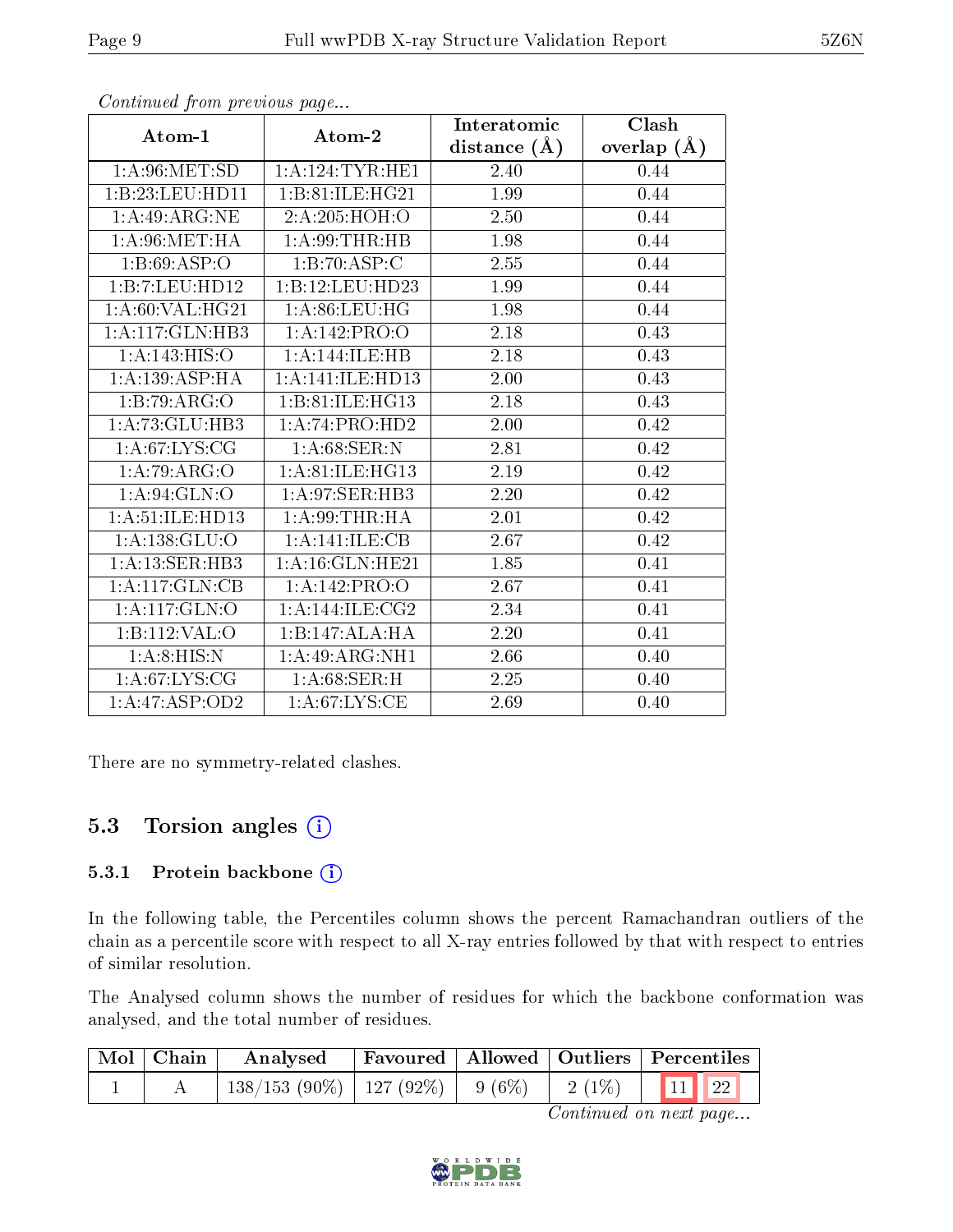Continued from previous page...

| Mol | .   Chain ' | Analysed                      | Favoured   Allowed   Outliers   Percentiles |           |          |         |    |
|-----|-------------|-------------------------------|---------------------------------------------|-----------|----------|---------|----|
|     |             | $144/153$ (94\%)   137 (95\%) |                                             | 7 (5%)    |          | 100 100 |    |
| All | All         | $282/306(92\%)$               | $-264(94\%)$                                | $16(6\%)$ | $2(1\%)$ | 22      | 43 |

All (2) Ramachandran outliers are listed below:

| Mol | Chain | Res | Type |
|-----|-------|-----|------|
|     |       |     |      |
|     |       |     |      |

#### 5.3.2 Protein sidechains  $(i)$

In the following table, the Percentiles column shows the percent sidechain outliers of the chain as a percentile score with respect to all X-ray entries followed by that with respect to entries of similar resolution.

The Analysed column shows the number of residues for which the sidechain conformation was analysed, and the total number of residues.

| Mol | Chain | Analysed         | Rotameric   Outliers |          | Percentiles |    |
|-----|-------|------------------|----------------------|----------|-------------|----|
|     |       | $127/134(95\%)$  | $124(98\%)$          | $3(2\%)$ | 49          | 74 |
|     |       | 130/134(97%)     | 128 (98\%)           | $2(2\%)$ | 65          | 83 |
| All | All   | $257/268$ (96\%) | 252 (98\%)           | $5(2\%)$ | 57          |    |

All (5) residues with a non-rotameric sidechain are listed below:

| Mol | Chain | Res | <b>Type</b>      |
|-----|-------|-----|------------------|
|     |       | 57  | $\overline{ASP}$ |
|     |       | 109 | ASP              |
|     |       | 138 | <b>GLU</b>       |
|     |       | 13  | <b>SER</b>       |
|     |       | 57  | $AS\overline{P}$ |

Some sidechains can be flipped to improve hydrogen bonding and reduce clashes. All (6) such sidechains are listed below:

| Mol | Chain | Res | Type       |
|-----|-------|-----|------------|
|     |       | 16  | <b>GLN</b> |
|     |       | 22  | GLN        |
|     |       | 32  | <b>GLN</b> |
|     |       |     | <b>HIS</b> |

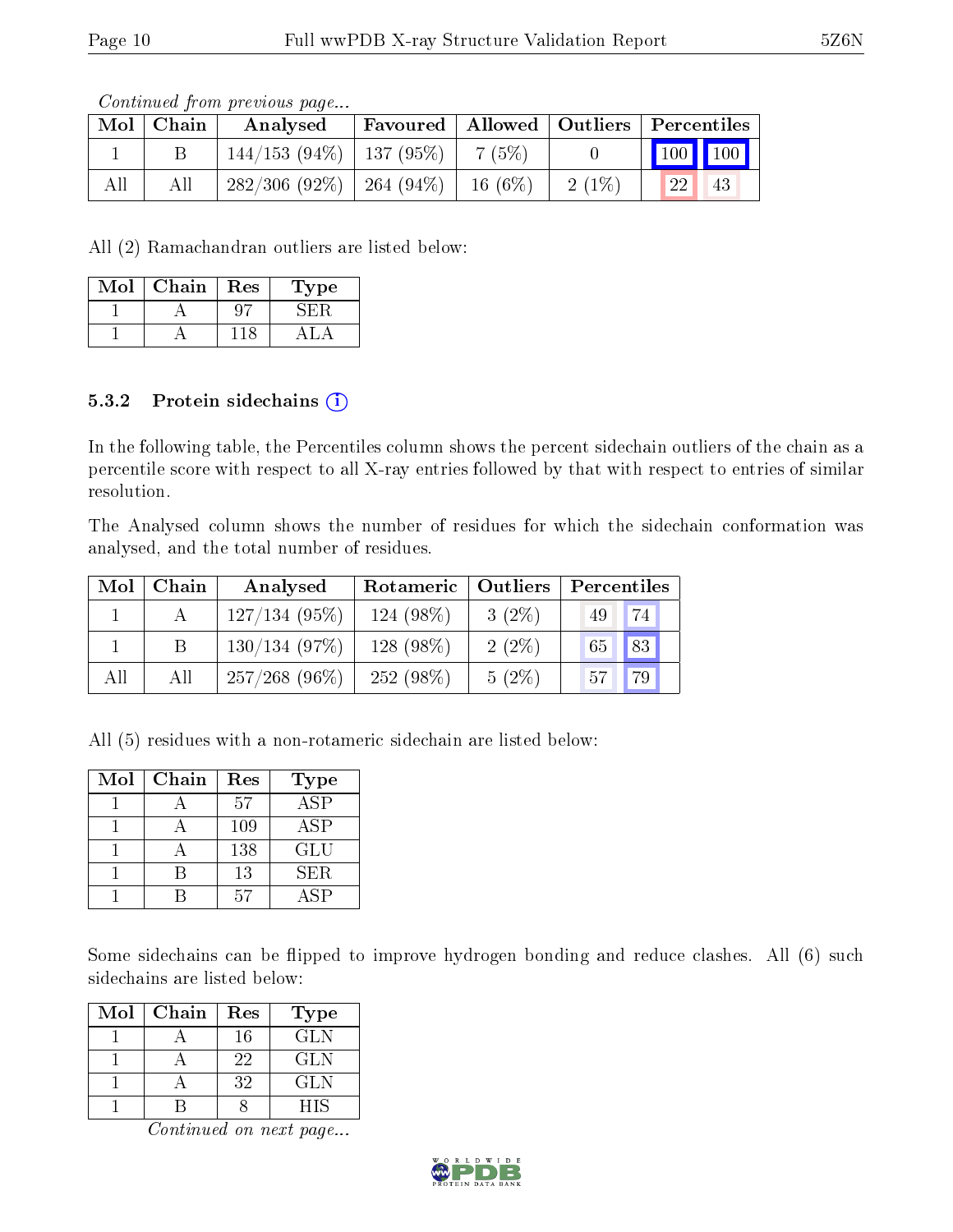Continued from previous page...

| Mol | Chain | Res | <b>Type</b> |
|-----|-------|-----|-------------|
|     |       |     |             |
|     |       |     |             |

#### 5.3.3 RNA (i)

There are no RNA molecules in this entry.

### 5.4 Non-standard residues in protein, DNA, RNA chains (i)

There are no non-standard protein/DNA/RNA residues in this entry.

### 5.5 Carbohydrates  $(i)$

There are no carbohydrates in this entry.

### 5.6 Ligand geometry (i)

There are no ligands in this entry.

### 5.7 [O](https://www.wwpdb.org/validation/2017/XrayValidationReportHelp#nonstandard_residues_and_ligands)ther polymers  $(i)$

There are no such residues in this entry.

### 5.8 Polymer linkage issues (i)

There are no chain breaks in this entry.

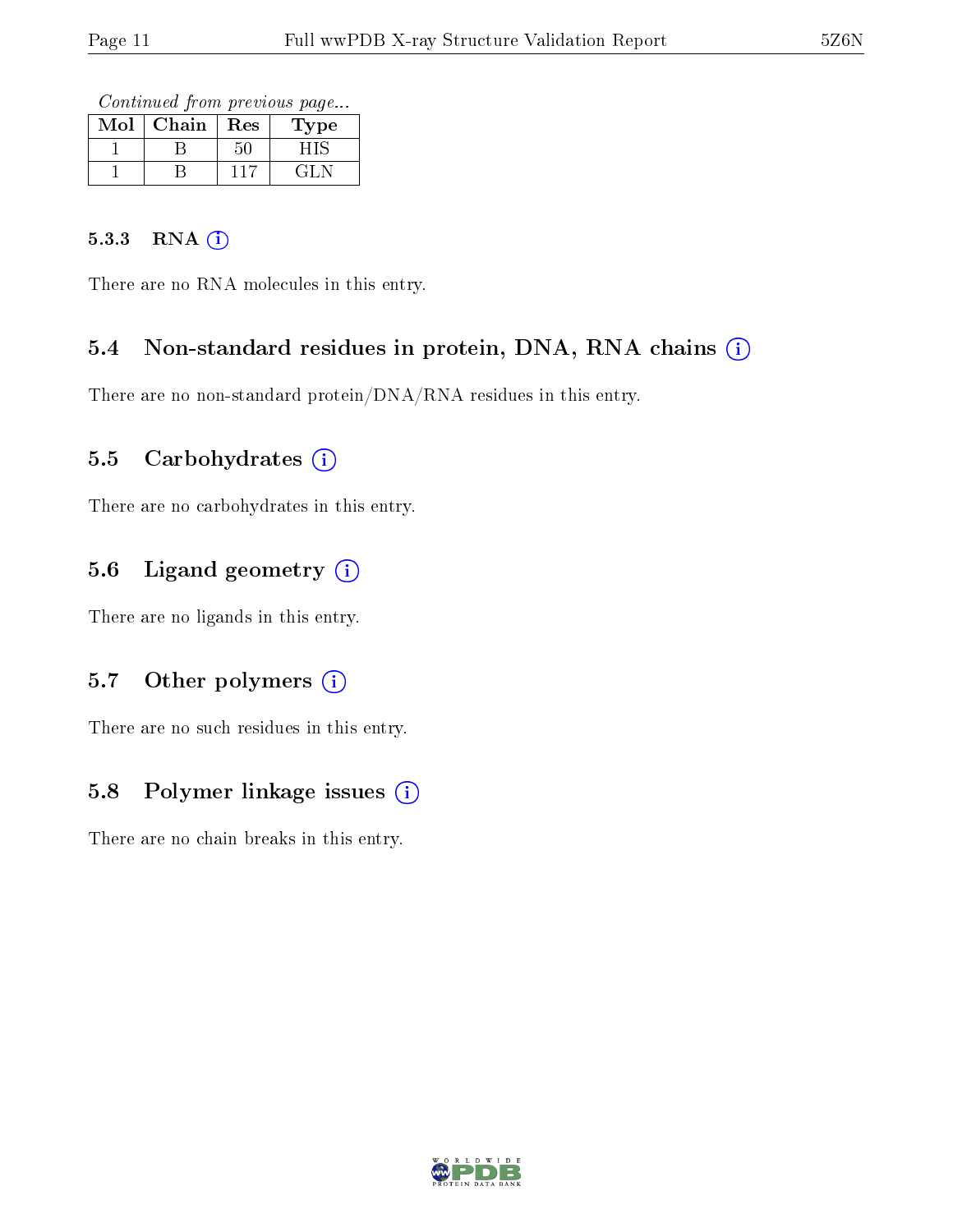# 6 Fit of model and data  $(i)$

# 6.1 Protein, DNA and RNA chains  $(i)$

In the following table, the column labelled  $#RSRZ> 2'$  contains the number (and percentage) of RSRZ outliers, followed by percent RSRZ outliers for the chain as percentile scores relative to all X-ray entries and entries of similar resolution. The OWAB column contains the minimum, median,  $95<sup>th</sup>$  percentile and maximum values of the occupancy-weighted average B-factor per residue. The column labelled ' $Q< 0.9$ ' lists the number of (and percentage) of residues with an average occupancy less than 0.9.

| Mol | Chain | Analysed        | ${ <\hspace{-1.5pt}{\mathrm{RSRZ}} \hspace{-1.5pt}>}$ | $\rm \#RSRZ{>}2$                   | $OWAB(A^2)$    | Q <sub>0.9</sub> |
|-----|-------|-----------------|-------------------------------------------------------|------------------------------------|----------------|------------------|
|     |       | $144/153(94\%)$ | 0.41                                                  | $10(6\%)$ 16 12                    | 24, 41, 65, 94 |                  |
|     |       | $148/153(96\%)$ | 0.16                                                  | 16<br>$9(6\%)$ 21                  | 19, 34, 58, 71 |                  |
| All | All   | 292/306(95%)    | 0.29                                                  | 18 <sup>7</sup><br>$19(6\%)$<br>14 | 19, 37, 63, 94 |                  |

All (19) RSRZ outliers are listed below:

| Mol            | Chain                   | Res | <b>Type</b> | RSRZ    |
|----------------|-------------------------|-----|-------------|---------|
| $\mathbf{1}$   | B                       | 69  | ASP         | 5.8     |
| $\mathbf{1}$   | $\overline{\rm A}$      | 119 | <b>HIS</b>  | 5.6     |
| $\mathbf{1}$   | A                       | 117 | <b>GLN</b>  | 3.8     |
| $\mathbf{1}$   | A                       | 109 | ASP         | 3.5     |
| $\overline{1}$ | $\overline{\mathrm{B}}$ | 68  | <b>SER</b>  | 3.5     |
| $\mathbf{1}$   | $\overline{\rm A}$      | 57  | <b>ASP</b>  | 3.5     |
| $\overline{1}$ | B                       | 56  | <b>ASN</b>  | 3.2     |
| $\mathbf{1}$   | A                       | 143 | <b>HIS</b>  | 3.1     |
| $\mathbf{1}$   | $\overline{B}$          | 57  | <b>ASP</b>  | 2.9     |
| $\mathbf{1}$   | A                       | 74  | PRO         | 2.7     |
| $\mathbf{1}$   | $\mathbf{A}$            | 94  | GLN         | 2.7     |
| $\overline{1}$ | $\overline{\rm A}$      | 118 | ALA         | 2.4     |
| $\overline{1}$ | B                       | 109 | <b>ASP</b>  | 2.4     |
| $\overline{1}$ | B                       | 71  | ASP         | 2.3     |
| $\mathbf{1}$   | A                       | 120 | <b>LEU</b>  | 2.3     |
| $\mathbf{1}$   | B                       | 115 | <b>GLY</b>  | 2.2     |
| $\mathbf{1}$   | B                       | 74  | PRO         | 2.2     |
| $\mathbf{1}$   | А                       | 116 | ALA         | 2.1     |
| $\mathbf 1$    | Β                       | 72  | LEU         | $2.0\,$ |

# 6.2 Non-standard residues in protein, DNA, RNA chains  $(i)$

There are no non-standard protein/DNA/RNA residues in this entry.